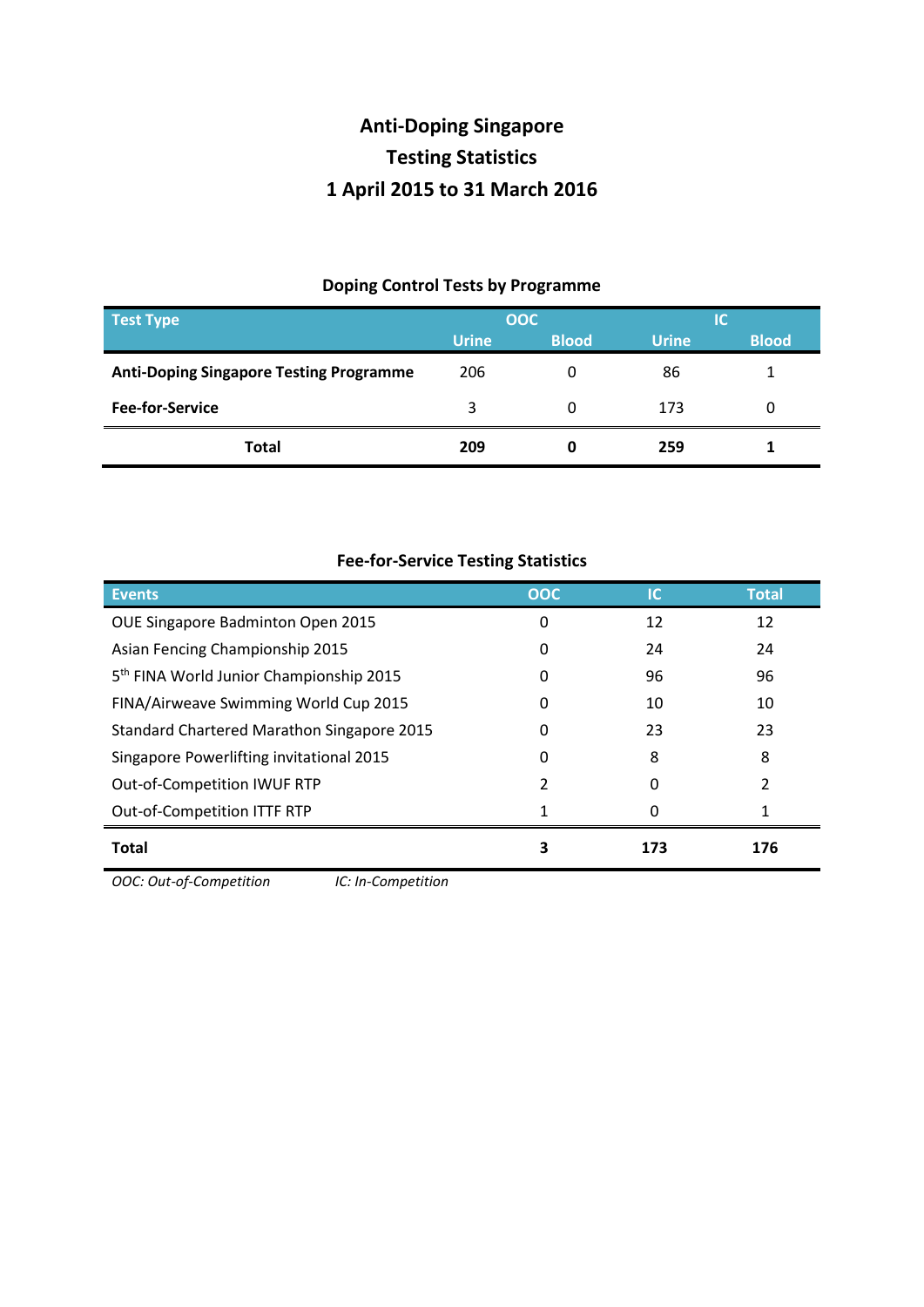| <b>Sport</b>                   |                          | OOC                      |                          | IC                       | <b>Total</b>   |
|--------------------------------|--------------------------|--------------------------|--------------------------|--------------------------|----------------|
|                                | <b>Urine</b>             | <b>Blood</b>             | <b>Urine</b>             | <b>Blood</b>             |                |
| Archery                        | $\pmb{4}$                | $\overline{\phantom{0}}$ | $\overline{\phantom{a}}$ | $\overline{\phantom{a}}$ | $\overline{4}$ |
| Athletics                      | 20                       |                          | 37                       | $\mathbf{1}$             | 58             |
| Badminton                      | 8                        |                          |                          |                          | 8              |
| Basketball                     | 6                        |                          |                          |                          | 6              |
| <b>Billiards &amp; Snooker</b> | $\overline{\phantom{a}}$ |                          | 11                       |                          | 11             |
| Boxing                         | 3                        |                          |                          |                          | 3              |
| Canoeing                       | 9                        |                          |                          |                          | 9              |
| Cycling                        | 4                        |                          |                          |                          | 4              |
| Diving                         | 4                        |                          |                          |                          | 4              |
| Dragonboat                     | 4                        |                          |                          |                          | 4              |
| Fencing                        | 6                        |                          |                          |                          | 6              |
| Floorball                      | 6                        |                          |                          |                          | 6              |
| Football                       | 3                        |                          |                          |                          | 3              |
| Goalball                       | 3                        |                          |                          |                          | 3              |
| Gymnastics                     | $\mathbf{1}$             |                          |                          |                          | $\mathbf{1}$   |
| Hockey                         | 3                        |                          |                          |                          | 3              |
| <b>IPC Athletics</b>           | 5                        |                          |                          |                          | 5              |
| <b>IPC Swimming</b>            | $\overline{7}$           |                          |                          |                          | $\overline{7}$ |
| Judo                           | 7                        |                          |                          |                          | 7              |
| Netball                        | 3                        |                          |                          |                          | 3              |
| Para Archery                   | $\overline{2}$           |                          |                          |                          | $\overline{2}$ |
| Para Badminton                 | $\mathbf{1}$             |                          |                          |                          | $\mathbf{1}$   |
| Para Football (5-a-side)       | 3                        |                          |                          |                          | 3              |
| Para Football (7-a-side)       | 3                        |                          |                          |                          | 3              |
| Para Sailing                   | $\overline{2}$           |                          |                          |                          | $\overline{2}$ |
| Para Table Tennis              | 3                        |                          |                          |                          | 3              |
| Powerlifting                   | $\overline{2}$           |                          | 13                       |                          | 15             |
| Rowing                         | 3                        |                          |                          |                          | 3              |
| Rugby 7s                       | 6                        |                          |                          |                          | 6              |
| Sailing                        | $\overline{2}$           |                          |                          |                          | $\overline{2}$ |
| Sepaktakraw                    | $\overline{2}$           |                          |                          |                          | $\overline{2}$ |
| Silat                          | 8                        |                          | 15                       |                          | 23             |
| Softball                       | 6                        |                          |                          |                          | 6              |
| Squash                         | 4                        |                          |                          |                          | 4              |
| Swimming                       | 15                       |                          | 10                       |                          | 25             |

## **Anti-Doping Singapore Testing Programme Statistics**